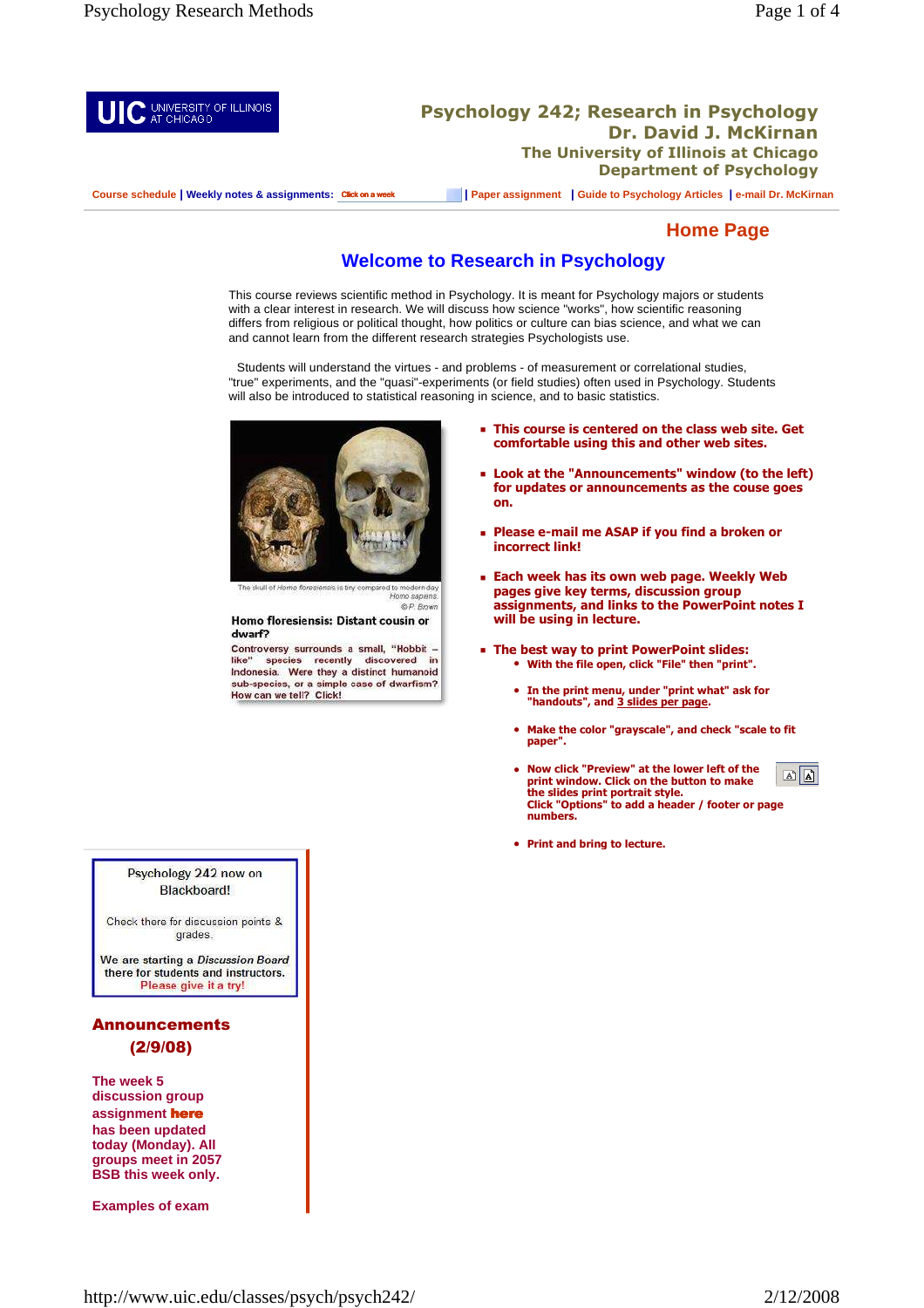### **questions are**

here**, overview of key exam topics**  here**.** 

### **New stuff: click here for an electronic guide to writing papers in APA style.**

Using internet explorer? Allow your browser to run scripts and Active X content.

Don't have PowerPoint on your machine to read the lecture notes? Get a free viewer **here**.



**Site Map** Copyright David J. McKirnan, 2006

## **Overview**

- The class is CRN 14661; it meets Monday / Wednesday, 9:00 am, **Lecture Center C, room 3**.
- Lecture attendance is assumed: all course materials and the content of your exams will be provided in lecture.
- Course content is given primarily in PowerPoint slide sets I will use for lecture, accompanied by readings I provide on this web site, and the text. There are a good number of newspaper or other readings - many from the **New York Times** - the we will use to illustrate many of the basic research principles we will discuss. You are expected to read those carefully. Others are "bonus" articles that I provide for interested students.
- Your grade is determined by three exams (together worth 50% of your grade), discussion group attendance (20%), and a term paper worth 30% of your grade.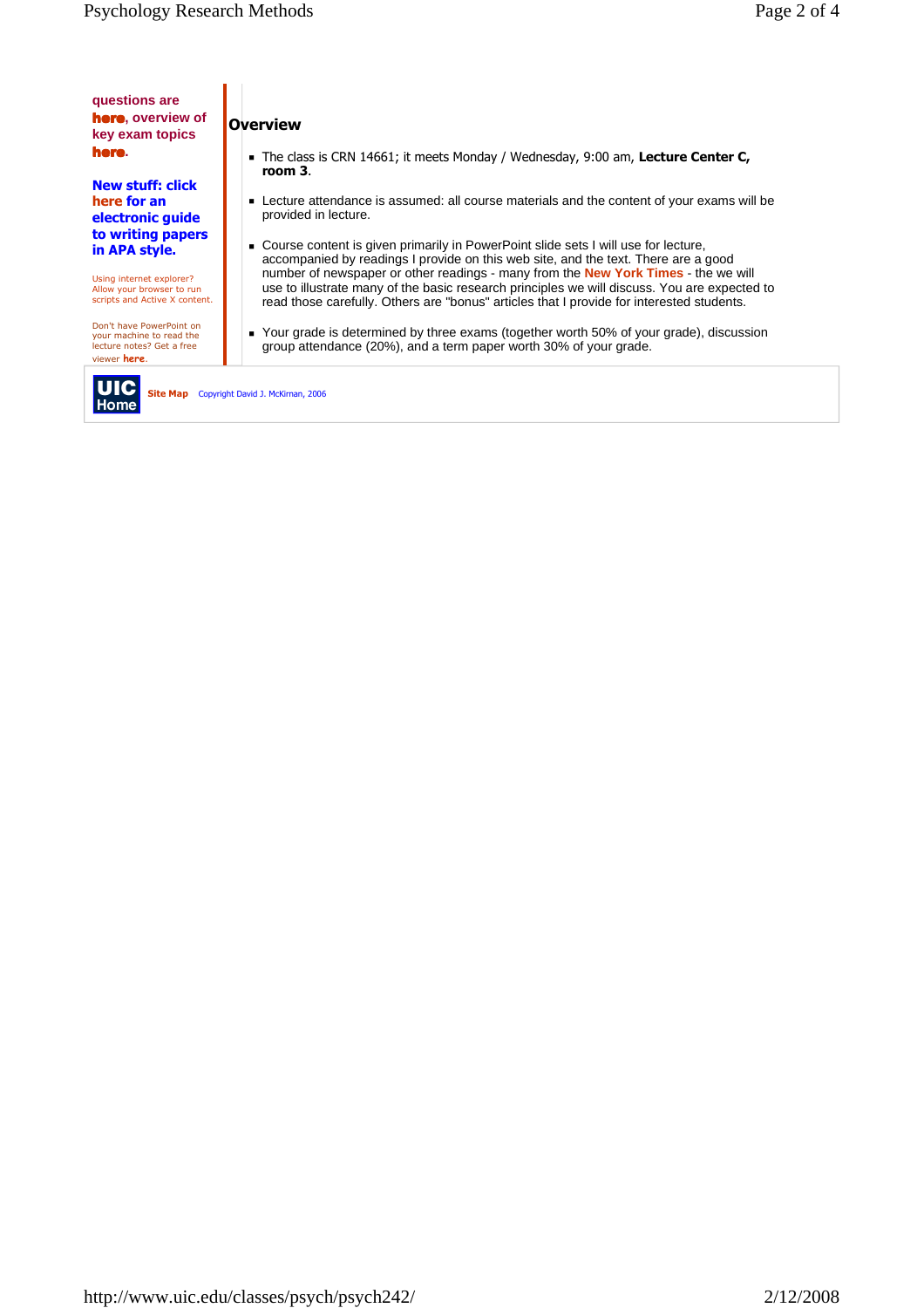#### **Text**

Ray, W.J. (1999/2006). Methods: Toward a Science of Behavior and Experience, 5th ed. or later, Belmont, CA. Wadsworth . Buy any recent edition of the Ray book; they are all the same. Look on **Amazon.com, e-Bay** (**half.com** takes you directly to eBay textbooks), or other used bookstores for cheap copies. UIC bookstore may have used copies. On Amazon or e-Bay use the advanced search and enter "Ray" as author and "Methods" as the title, or simply "Methods, toward a science of behavior" in the search window. Get at least the 5th edition, and make sure it is the title given above; there are other methods books and workbooks by Ray.



#### **Class notes and updates**

Students are required to use the WEB and an e-mail account. Readings, lecture notes, and discussion group assignments are available in the "Weekly notes" link. I post class updates on the web, so check this site regularly.

#### **Exams**

There are three exams, each covering about 1/3 of the course. Exams are cumulative, but most questions will address material covered since the last exam, with an emphasis on lectures and discussion groups. Most exam items are short answer or "fill in the blank," **not** multiple choice. The first two exams are each worth 15% of your grade, and the last is worth 20%. There are **NO** make up exams.

**What will be on the exams?** All exam material is covered in the lectures. I provide PowerPoint lecture notes each week that, combined with my actual lectures, present all the exam content. Attend lectures! During each lecture I announce specific topics that will show up on the exam; to know how to study attend lectures (and ask questions!), then use your annotated PowerPoint notes to study. I do not provide detailed study guides: all the information you need is in lecture. Examples of exam items are posted **Here**. Each exam focuses on the material we have covered in that section of the course.

#### **Term paper**

The term paper consists of a short research project, due in your discussion group during the 14th week of the term. All papers must be typed in a computer text editor (we prefer Microsoft Word), formatted in American Psychological Association style. The paper is worth 30% of your grade. Many discussion groups will be devoted to the development of this paper. Complete instructions for the paper are given on the **paper assignment** link, above. Use this to write your paper, and for links to other paper resources. If you want comments on your paper submit it with a self addressed envelope (stamps are not necessary). Give a first draft to your TA for feedback if you want to maximize your points!

#### **Office Hours & Communication**

My office hours (1058b BSB) are Monday and Wednesday, from 10:00 to 12:00, or by appointment. Please use e mail to contact me with questions, comments, or to make appointments. I am happy to hear from students on any & all issues related to the course. Names, e-mails, and office hours for Teaching Assistants are given below. Feel free to e-mail your TA for an appointment any time, or just show up during office hours.

- Lisa Alvy <ealvy2@uic.edu>, 2:30 3:30 on Wednesdays, 3019 BSB.
- Jessica Salerno <jsaler4@uic.edu>, Monday 12:00 2:00. 1049 BSB.
- Tamara Springle <tsprin2@uic.edu>, 10:00 12:00 on Wednesdays, 1080 BSB.
- Margaret Stevenson <msteve1@uic.edu>, 10:00 11:00 on Wednesdays, 1049 BSB.